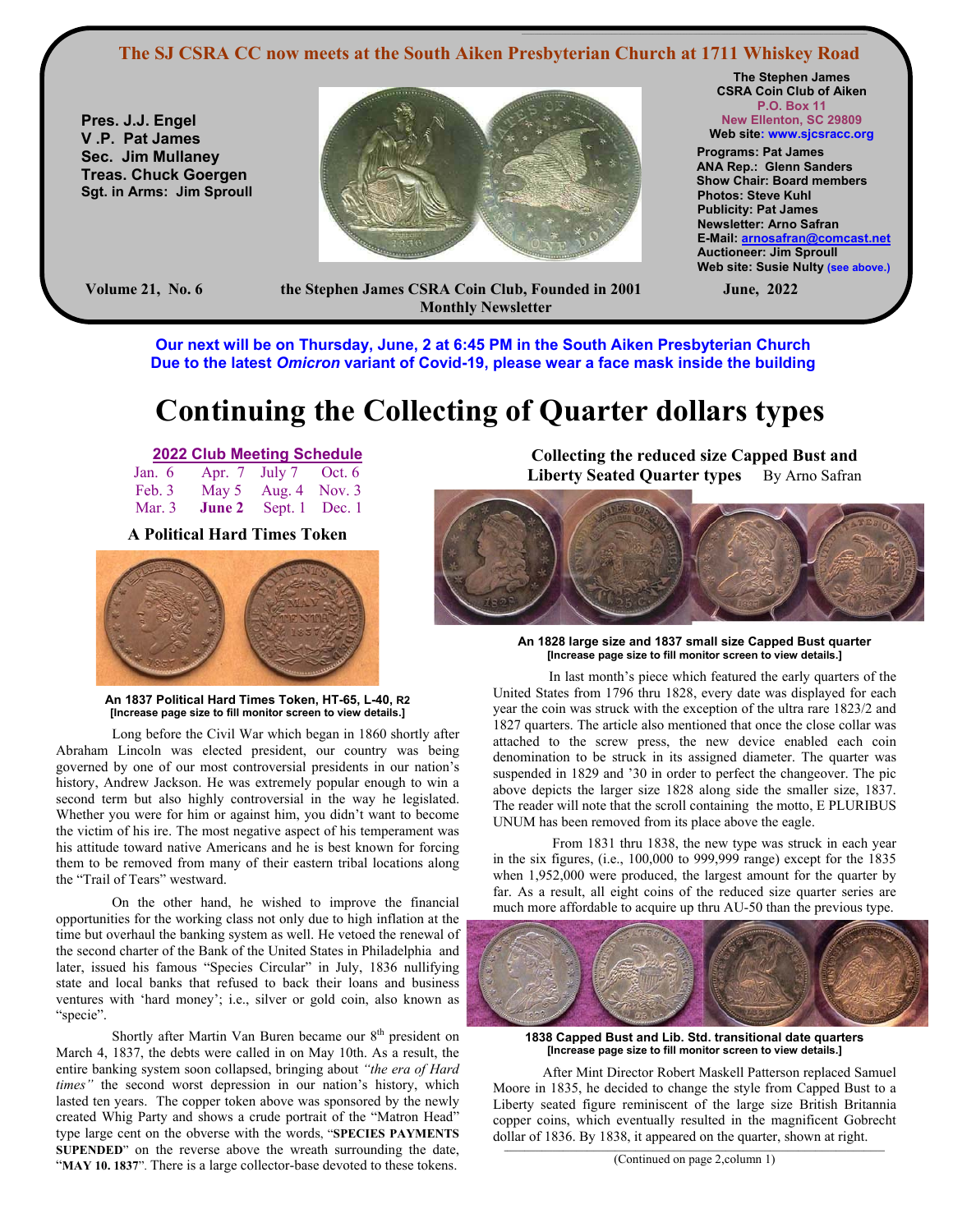#### Vol. 21, No, 6 The Stephen James CSRA Coin Club of Aiken, SC Monthly Newsletter June, 2022

# **Collecting the Liberty Seated Quarter types (Continued from page 1, column 2)**





**An 1838 Liberty Seated quarter Scarce Closed Claw variety graded AU-50 by PCGS [Increase page size to fill monitor screen to view details.]**

On September 29, 1838 the government gave the official go-ahead to strike the new Liberty Seated quarter denomination designed by Christian Gobrecht and altered slightly by Robert Ball Hughes thereby creating a transitional date pairing with William Kneass' 1838 Capped Bust quarter shown at the bottom of the previous page. While attending the Georgia Numismatic Association annual convention in April, 2012, the author came across the 1838 Liberty Seated quarter housed in a PCGS AU-50 holder shown directly above. Although the coin was well struck and wholly original, he already had an XF-40 example of the 1838 and wasn't ready to part with it. The dealer looked at it and smiled; then said, "the one you have is the common variety with the eagles talons on the reverse moderately curved. The one I have for sale is the rare die variety showing the talons sharply curved." Sure enough, I could see the difference and was somewhat embarrassed because I had a copy of Larry Briggs' book on Liberty Seated quarters which shows the two varieties on the first page the coin series is shown. As a result, the author bought the coin since at the time, there were very few examples known.



**Detail showing, the open claws at left, closed claws at right** 

**The Liberty Seated quarters of 1840** 



**An 1840-O with** *no drapery* **at left and** *with drapery* **at right Both coins were certified AU-58 by NGC [Increase page size to fill monitor screen to view details.]**

In this photo, the 1840-O 25c coin at left shows Miss Liberty seated on a larger protruding rock with *no drapery* under her elbow holding the staff and Phrygian Cap while the 1840-O specimen at right shows the added drapery under her arm with Liberty seated on a smaller protruding rock. Oddly, the reported mintage for the 1840 *no drapery* was 382,200 while the 1840-) *with drapery* was only 43,000 because many were saved.



**An 1848 Liberty Seated Quarter** *without motto* **graded XF-40 by PCGS [Increase page size to fill monitor screen to view details.]**

During the 1840s and early '50s thru 1852, the Liberty Seated quarter (without motto) type remained unchanged with the Philadelphia Mint usually out-producing the New Orleans Mint in most years. In fact, after 1844, no quarters were coined at New Orleans in 1845 and 1846; then again in 1848 before returning to regular annual production in 1849.

 In 1848, the Philadelphia Mint struck only 146,000 quarters, the lowest since 1842. and while the date isn't rare, it is somewhat scarce with attractive examples difficult to find. The author discovered the example shown above on the internet back in November, 2016, listed by a renowned dealership. He had to pay slightly more than retail to obtain the coin due to its high quality for the grade. Upon enlarging the page or object, the coin atop this column appears well struck showing a small amount of wear along Liberty's right upper leg, with otherwise strong definition and smooth surfaces on both sides. Actually, the coin cost \$100 less than a similarly graded example recently sold based on PCGS' *COINFACT* current retail price which is almost double the one appearing in the latest *Red Book* that is considerably underpriced and outdated.

#### **The Amazing Liberty Seated Quarters of 1853**



**An 1853 Lib. Std. Arrows and Rays quarter graded MS-61 by ICG [Increase page size to fill monitor screen to view details.]**

After gold was discovered at Sutters Mill in California near the American River in 1848 and the ensuing "Gold Rush" that followed in 1849, the value of silver rose above the face value of our silver coins. As a result, our silver coinage began to disappear from circulation; melted here or sent to Europe for profit. By 1853, Congress passed a law reducing the silver weight in each silver denomination except the dollar. Engraver, James Barton Longacre was asked to make the necessary changes. Apparently the silver used to strike the 1853 *arrows and rays* coins came from well circulated silver coins the Mint melted accounting for many of the earlier date quarter disappearances. The new silver planchets maintained the same diameter but the weight was reduced from 6.68 grams to 6.22 grams. Arrowheads were placed at the date on the obverse with rays spreading out from the eagle were inserted on the reverse to show the change. The coin appeared dazzling and it became popular with both the contemporaries of the period and collectors later on. Over 15 million were struck at the Philadelphia Mint. The 1853-O arrows & rays mintage was far less, just 1,322,000. Today, mint-state examples are expensive but coins grading no higher than AU-55 are affordable**. (Continued on page 3, column 1)**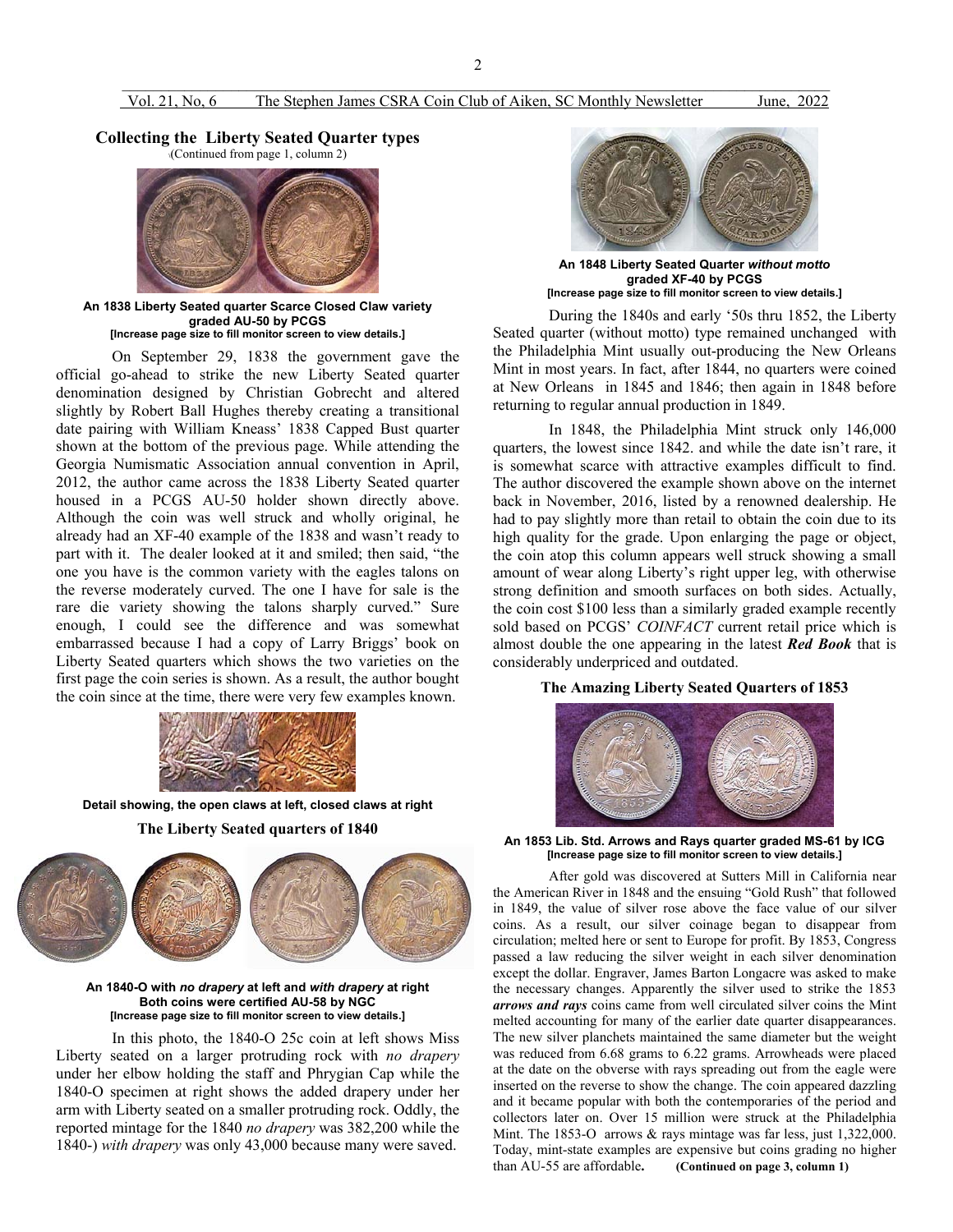# **The Amazing Liberty Seated Quarters of 1853** (Continued from page 2, column 2)

The dates of the Liberty Seated quarters most affected by the inflation of silver prices after the discoveries of gold in California, were mostly the directly below coins struck from 1850 thru early 1853 with only 44,200 quarters struck at the beginning of 1853. The coin shown directly below is very scarce today and highly coveted by ardent collators of the Liberty Seated series.

#### **"The Coin that Got Away"**



**An 1853 Lib. Std. quarter no arrows and rays graded AU-50by PCGS [Increase page size to fill monitor screen to view details.]**

 Away back in the middle to late 1990s, the author and many used to attend at least two of the three major shows held annually at the Baltimore Convention Center. At one of them met a dealer who specialized in Liberty Seated coinage. The dealer was known for his collection of Liberty Seated quarters and half-dollars struck at the Carson City Mint. During the CC mint's first four years their mintages for the quarters were extremely low ranging from just 4,000 to 22,850 specimens a year and the dealer enjoyed displaying a number of his acquisitions in his case from low grades to gem mint state beauties. \

He also had other rarities which he would occasionally display and at one particular show held in March of that year, he showed the writer an 1853 *no arrows and rays* Liberty Seated Quarter that was housed in a PCGS holder certified MS-6**2;** a coin in a much higher grade than the example show directly above. I asked him how much it was and he said, \$2,900. I marveled at the coin but at that time, \$2,900 was a lot of cash and I didn't think my budget could handle it. He said, "You have been a decent customer for the past few years. Why don't you take it home! Keep it for two weeks! Show it to fellow club members you respect and if you still think you cannot afford it right now, send it back to me." I decided to take advantage of his offer. In the ensuing two weeks, I did exactly what he suggested and showed the coin to a few of my numismatic colleagues and some local dealers. Only one of the group thought the piece to be softly struck. Needless to say, I realized that I simply wasn't economically prepared to come up with that much cash with Income tax due in April and decided to send the coin back to him. According to PCGS' COINFACTS the coin in that grade is worth over \$8,000 today. However, If the writer had even come across the certified AU-50 coin pictured above today--which cost the winning bidder \$5,400 at a Heritage auction held in June, 2020--he might have competed in he biding. Instead, he just chalks it up as "The one that got away."

#### **The Liberty Seated Quarter** *with motto* **series**

During and after the end of the Civil War, our coinage was sparse with coins from the half-dime to the gold denominations still being struck in small numbers. To stimulate our economy, Congress had authorized the printing of factional currency (small-size Bank notes from 3c thru 50c) and newly struck lower denomination coins such as the two-cent copper piece, three cent copper-nickel piece and Shield nickel in order to get coins back into circulation, and it worked!

 Beginning in 1864**, the motto, IN GOD WE TRUST** was inserted on some of the newer denominations such as the copper two cent piece and in 1866, the new Shield 5c nickel. In that same year, 1866, the motto was placed on the reverse within a scroll above the eagle on the reverses of our larger denominations The motto never appeared on the smaller size denominations. It adds more "spark" to the Lib. Std. coins.



**An 1875 Liberty Seated quarter** *with motto* **graded MS-64 by PCGS [Increase page size to fill monitor screen to view details.]** 

In 1875 the motto, IN GOD WE TRUST had already appeared on the Liberty Seated quarter since 1866 and this lovely uncirculated example displays it above the eagle on the reverse side of the coin. The design as shown would remain on the quarter thru 1891.

### **The Liberty Seated Quarter varieties of 1873**



**The 1873 quarters with** *no arrows* **closed 3, open 3 and** *with arrows* **[Increase page size to fill monitor screen to view details.]**

In 1873 and again in 1874, arrows would once more be placed a alongside the date; this time to inform the public of the **increase in silver weight** from 6.22 grams to 6.25. There was a secondary consideration which had to do with the 3 in the date. The earlier strikes that year made the 3 look too close to an 8, dubbing the sub-type the **"closed" 3**, so when the Mint widened the gap in the digit, it became known as the "*open 3"* variety. Pictured above are three varieties for the 1873 quarters; the *no arrows* Closed 3 at left, the *no arrows* open 3 in the middle and the *with arrows* open 3 at the far right. As for the value factors representing the three sub-types, only the closed 3 in date quarter with a reported mintage of just 40,000 pieces is considered scarce which would appear to be the 1873 dated coin on the extreme left and be valued today at \$25,000 if it were a business strike, but the author discovered that he could acquire the same "closed 3" variety by obtaining the proof issue for just \$525, which despite a mintage of 600 pieces, never entered circulation and is worth only \$600 today.

(Continued on page 4, column 1)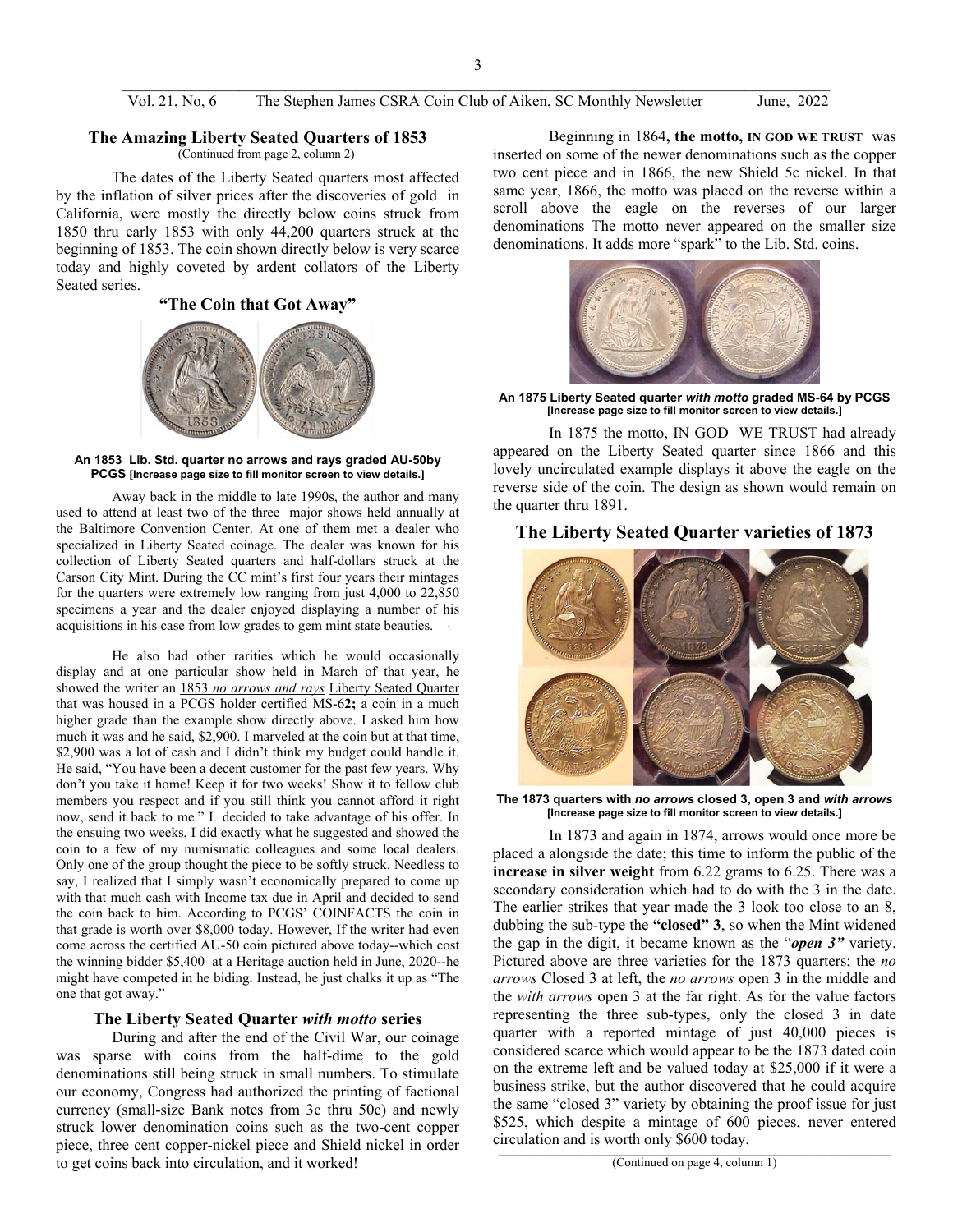**Collecting the Liberty Seated Quarter types**  (Continued from page 3, column 2)



**An 1879 Liberty Seated quarter with motto graded MS-64 by PCGS [Increase page size to fill monitor screen to view details.]**

In 1878, The Brand Allison Act was passed by Congress and signed into law by our 19<sup>th</sup> president, Rutherford B. Hayes. The new law authorized the striking of millions of Morgan dollars annually at the expense of the three lower silver denominations, the Lib. Std. dime, quarter and half-dollar. So, as a bone to collectors, the Philadelphia Mint was ordered to strike a limited number of business strikes of the Liberty Seated dime, quarter and half-dollars for collectors starting in 1879. Since the ten-cent coin was needed in much larger numbers because it had the purchasing power of \$2.45 at the time, in 1882, dimes were able to be produced in large numbers at the Philadelphia mint and later at the San Francisco Mint as well, but not the quarters nor halves.

In 1879 just 13,600 Lib. Std. *with motto* quarters were struck along with 1,100 proofs but the business strikes are more expensive because only 15% of them are estimated to have survived circulation and therefore are less available in mint-state condition. The quarters continued to be struck in tiny numbers until 1888 when the San Francisco Mint jumped in producing a whopping 1.216,000 compared with just 10,001 at the Philadelphia Mint; yet certified MS-63, a San Francisco Mint specimen is only \$150 lower than the Philadelphia Mint one**.**



**An 1890 Liberty Seated quarter with motto graded MS-66+ by PCGS [Increase page size to fill monitor screen to view details.]**

Finally, in 1890, it penultimate year, the Philadelphia Mint struck 80,000 Liberty Seated quarters, the most over a decade. The coin shown directly above was acquired by the author over the internet back in December of 2018. Despite the larger mintage, a high grade example of the coin is still considered scarce as a collectible.

By 1891, the Philadelphia and San-Francisco Mints were back, having produced 3,920,000 and 2,216,000 Liberty Seated quarters *with motto* respectively, both considered extremely common dates However, in that same year, the New Orleans struck just 68,000 pieces and the 1891-O has become truly scarce today, worth as high as \$12.500 if certified MS-63. With the striking of the 1891 issue, the beautifully designed Liberty Seated quarter came to an end.

# *STEPHEN JAMES CSRA COIN CLUB Regular Meeting Thursday, May 5, 2022*

President J.J. Engel, called the regular meeting of the club to order at 6:50 p.m. There were 18 members in attendance in person, with three more joining online.

Pat James won the member door prize drawing, a 2017 ¼ oz silver Mexican Libertad.

Jim Sproull reported the upcoming area coin shows.

A motion was made by Willie Simon and seconded by JJ Engel, to dispense with the reading of Minutes of the May 2022 meeting. A copy of the Meeting Minutes will be on file with the other club records. A copy already appears in the monthly Club newsletter.

Treasurer Chuck Goergen reported the Club's bank balance.

## **Old Business:**

1. Pat James, Coin Show Coordinator, reported that she had sold 8 tables for the September 10<sup>th</sup> Coin Show. She said that she had been listing the event in multiple locations on the internet and in print. If you are aware of a publication or website that has free listings of events like coin shows, please let Pat know so she can add our Coin Show.

2. President Engel reminded the members that the \$15 club dues were due, and members should make payment after the meeting to Jim Mullaney, who as Club Secretary keeps the membership log and distributes the membership cards.

## **New Business:**

1. Pat James reported that the June program would be a presentation, "Coins that Changed the World," by Dr. David Cashin. Dr. Cashin is a good friend of the club from the Columbia area.

## **Show and Tells:**

**Glenn Sanders** provided information on how to reliably get annual issues of coins from the US Mint– especially for certain items such as proof American Silver Eagles, which in recent years has been "sold out" before mint sales via the normal channels begins.

(Minutes continue on page 5, column 1)